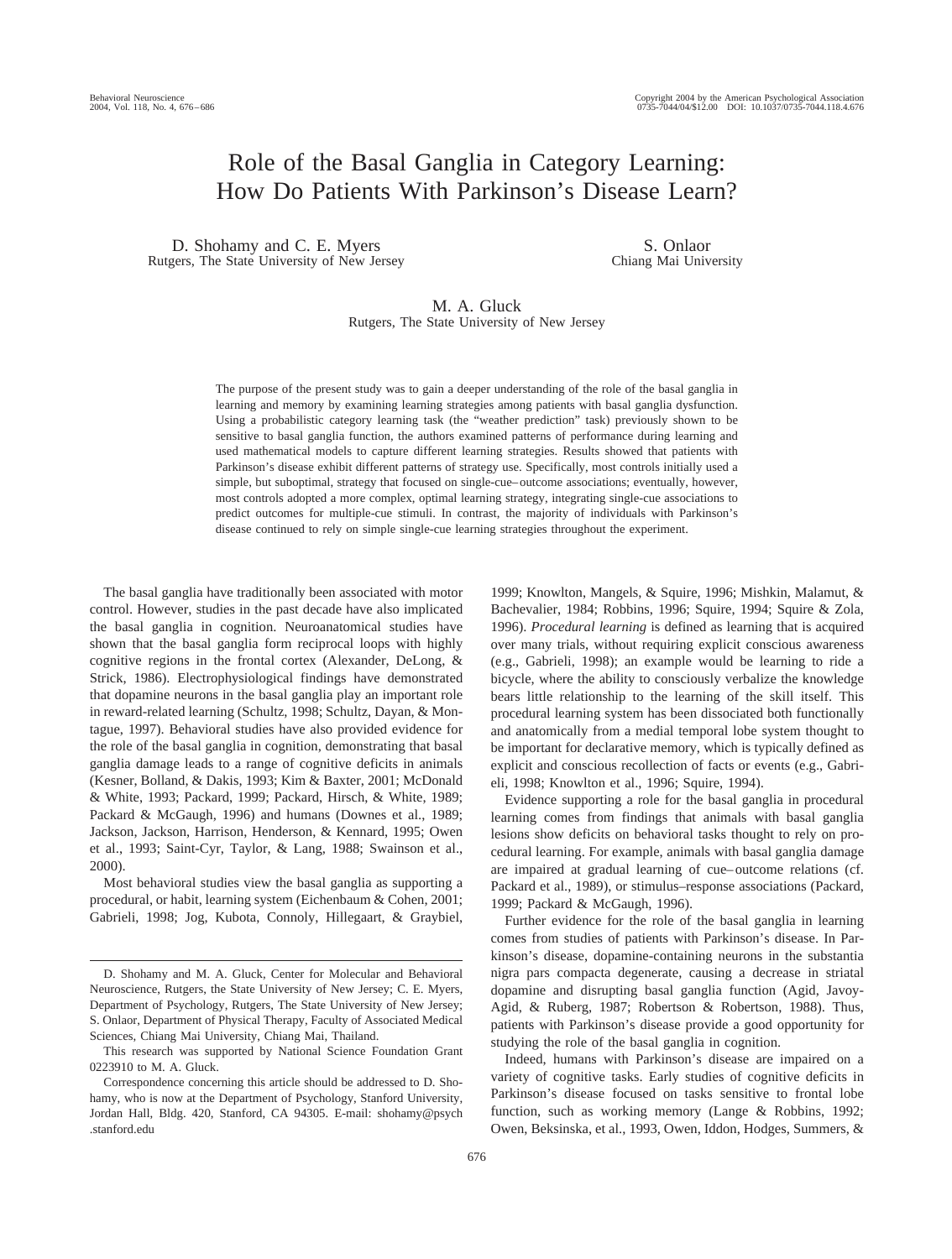Robins, 1997) and set-shifting (Downes et al., 1989; Owen, Roberts, et al., 1993), presumably impaired in Parkinson's disease as a result of disruption of striatofrontal loops (e.g., Gotham, Brown, & Marsden, 1988; Owen et al., 1992; Taylor, Saint-Cyr, & Lang, 1986). More recent studies have shown that Parkinson's patients are impaired at implicit, procedural learning tasks that are not considered to be "frontal" tasks. Further, these impairments are not correlated with patients' performance on typical measures of frontal function (Knowlton et al., 1996). For example, Parkinson's patients were found to be impaired at visuomotor sequence learning (Jackson et al., 1995; Pascuale-Leone et al., 1993), verbal serial reaction (Westwater, McDowall, Siegert, Mossman, & Abernathy, 1998), conditional association (Myers et al., 2003; Vriezen & Moskovitch, 1990), and probabilistic category learning (Knowlton et al., 1996). The probabilistic category learning task, in particular, has been considered a good example of the role of the basal ganglia in learning, because functional magnetic resonance imaging (fMRI) reveals basal ganglia activity in healthy controls engaged in learning this task (Poldrack et al., 2001; Poldrack, Prabhakaran, Seger, & Gabrieli, 1999).

Nonetheless, a precise understanding of the role of the basal ganglia in learning remains elusive. Studies have shown that basal ganglia damage does not impair all kinds of nondeclarative, implicit learning (Bondi & Kaszniak, 1991; Harrington, Haaland, Yeo, & Marder, 1990; Heindel, Salmon, Shults, Walicke, & Butters, 1989; Koivisto, Portin, & Rinne, 1996; Reber & Squire, 1999; Smith, Siegert, & McDowall, 2001). Further, some studies have reported impaired learning in Parkinson's patients on other tasks that are not considered to rely on implicit, procedural learning, such as impaired recognition memory (Owen, Beksinska, et al., 1993; Whittington, Podd, & Kan, 2000), impaired recall memory (Bondi & Kaszniak, 1991; Breen, 1993), impaired explicit visuospatial memory (Pillon et al., 1996), and impaired delayed match-to-sample (Owen, Beksinska, et al., 1993).

One reason for the lack of a precise understanding of the role of basal ganglia in learning may be that most behavioral studies have focused on "bottom-line" performance, demonstrating that basal ganglia damage leads to impaired performance compared with that of control participants in some cases, but not in others. However, such findings can be interpreted in more than one way. For example, individuals with basal ganglia dysfunction may be impaired on a learning task because they are slower to learn in general. This explanation would be consistent with the general motor and cognitive slowness that are typical of the disease (Cooper, Sagar, Tidswell, & Jordan, 1994; Kolb & Whishaw, 1995). Alternatively, the basal ganglia may play a critical role in supporting particular types of cognitive processing, so that damage to the basal ganglia forces learning to rely on other strategies and brain systems. This view would be consistent with electrophysiological and anatomical studies implicating a role for the basal ganglia in specific types of learning (Middleton & Strick, 1994; Schultz, 1998) and in specific types of motor behavior (e.g., Graybiel, 1995). If this is the case, one might expect to find that individuals with basal ganglia damage would engage in different learning strategies compared with healthy controls.

To examine these possibilities, we directly compared performance of individuals with Parkinson's disease and matched controls on a learning task previously shown to be particularly sensitive to basal ganglia function (Knowlton et al., 1996; Poldrack et al., 1999, 2001), and used mathematical models to assess learning strategies in each individual.

The task, known as the "weather prediction" category learning task (Gluck, Shohamy, & Myers, 2002; Knowlton et al., 1996; Knowlton, Squire, & Gluck, 1994), requires participants to learn to predict a weather outcome (rain or sunshine) on the basis of the appearance of four cues (tarot cards with geometric shapes; see Figure 1). In this task, the relation between the cues and outcomes is probabilistic. For example, one card might predict sunshine with 80% accuracy, but predict rain on the remaining 20% of trials; the most likely outcome on any given trial depends on the combination of cards that appear (see Figure 2).

Because of the probabilistic nature of the weather prediction task, in which no individual trial can provide accurate information about the cue–outcome associations, it has generally been assumed that participants learn this task by incrementally acquiring associations between all four cues and each outcome (Gluck & Bower, 1988; Knowlton et al., 1994, 1996). This *multicue* strategy is the optimal way to learn the task. However, given the structure of the task, there are also suboptimal single-cue strategies that can lead to reasonable performance. For example, an individual could focus on one cue, such as the card with the square shape, and learn how to predict the outcome on the basis of the presence or absence of that card alone, ignoring the other cards (a "one-cue" strategy; see Figure 3a). Another suboptimal strategy would be to learn the correct answer to only those patterns on which a single card appears, but to respond randomly on those trials in which two or more cards appear (a "singleton" strategy; see Figure 3b). Each of these suboptimal strategies can lead to performance that is significantly above chance. In a recent experiment with young healthy controls, we found that these three classes of strategies—multicue, one-cue, and singleton—provided a good description of the performance (over 200 training trials) of over 98% of participants, and that less than 25% of those participants tested appeared to use an optimal multicue strategy (Gluck et al., 2002).

One question is therefore: Do Parkinson's patients use the same range of strategies as controls? We hypothesized that if Parkinson's patients use the same kinds of learning strategies as controls, but simply acquire them more slowly, this would suggest that the basal ganglia may be particularly important in modulating learning



*Figure 1.* Example of stimuli used in the weather prediction classification task. Reprinted with permission from Knowlton, B. J., Mangels, J. A., & Squire, L. R. (1996, September 6). A neostriatal habit learning system in humans. *Science, 273,* 1399–1402. Copyright 1996 AAAS.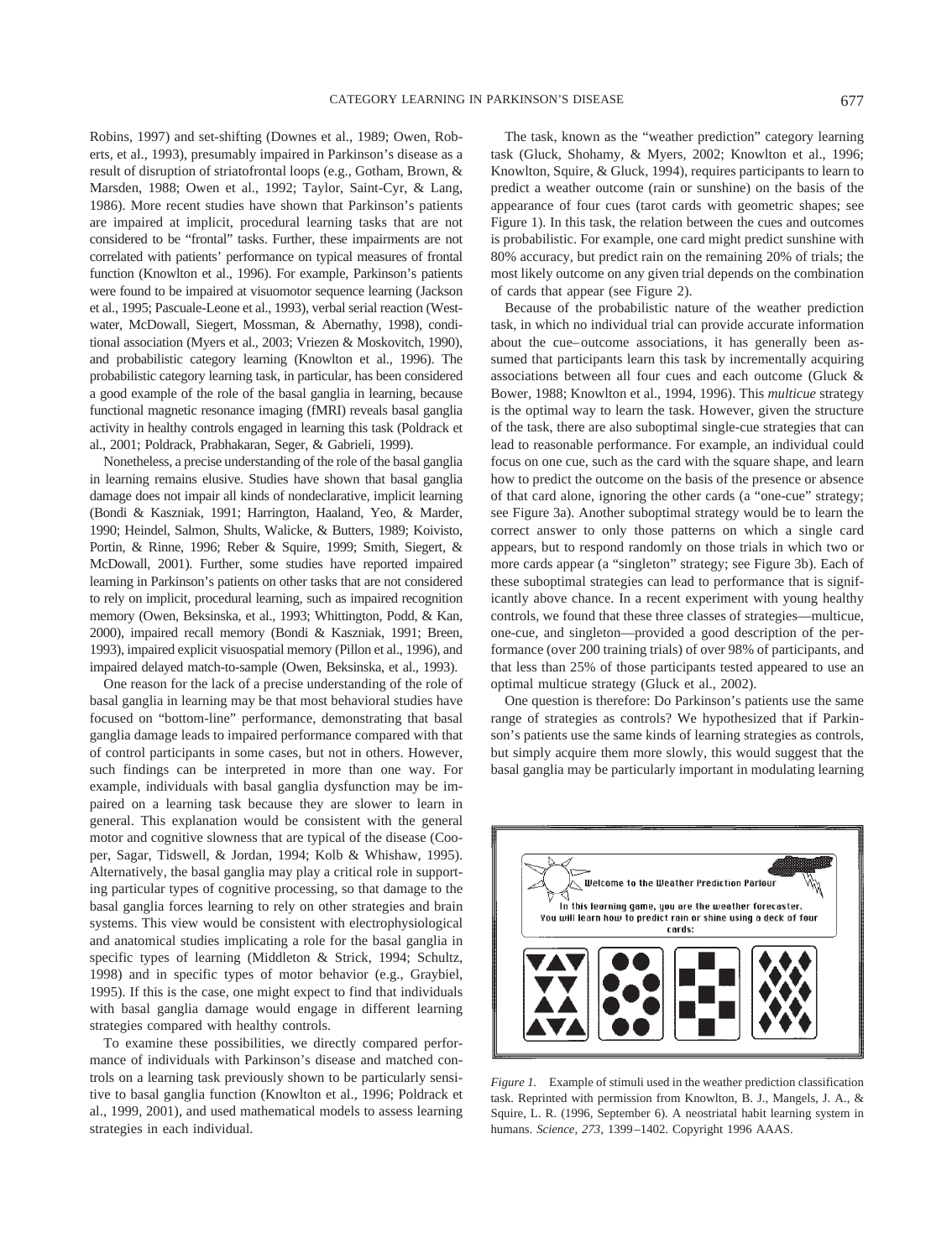

*Figure 2.* A: Each card (S1–S4) was associated with each possible outcome (rain vs. sunshine) with a fixed probability. B: On each trial, one of these 14 patterns of cue combinations was presented.

rate. In contrast, if patients with Parkinson's disease use different kinds of learning strategies, this may suggest a more specific role for the basal ganglia in particular types of learning. To address these questions, we administered the weather prediction task to a group of Parkinson's patients and matched healthy controls. Given the possibility of particularly slow learning among the Parkinson's patients, we also extended training over 3 consecutive days to examine whether Parkinson's patients would eventually reach levels of performance comparable to those of healthy controls.

# Method

#### *Participants*

Participants included 12 individuals with a diagnosis of idiopathic Parkinson's disease (8 men and 4 women) and 14 age-matched healthy controls (8 men and 6 women). All patients were in the mild-to-moderate stages of the disease, with scores on the Hoehn–Yahr scale of motor function (Hoehn & Yahr, 1967) that ranged from 2 to 3. All Parkinson's patients were nondemented, as indicated by scores greater than 24 on the Mini-Mental State Exam (MMSE; Folstein, Folstein, & McHugh, 1975).

Parkinson's patients were also screened for clinical depression, as indicated by scores below 15 on the Beck Depression Inventory (Beck, Steer, & Brown, 1996). All patients were being treated with L-dopa and were tested while on medication. Patient and control information is presented in Table 1.

Controls were not significantly different from the Parkinson's patients in age, education, or MMSE scores (independent samples  $t$  test,  $p > .10$ ). Controls were screened for the presence of any neurological disorder or history of psychiatric illness including depression.

All participants signed statements of informed consent before participating in behavioral testing. All studies conformed to research guidelines established by Rutgers University and the federal government.

# *Apparatus and Stimuli*

The experimental task was programmed with SuperCard software (Allegiant Technologies, San Diego, CA) and was presented on an Apple Macintosh 1400c or equivalent laptop computer with a color screen. Testing took place in a quiet room. Responses were recorded on a standard Macintosh keyboard, masked except for two keys, labeled *sun* and *rain*, which the participant used to enter responses.



*Figure 3.* Examples of different kinds of strategies a participant could use to learn the weather prediction task. A: One-cue strategy: All patterns with a particular cue (here the triangles card) present are mapped to sun; the remainder are mapped to rain. B: Singleton strategy: Those patterns with a single card present (singleton patterns) are learned; the subject guesses on the remaining patterns.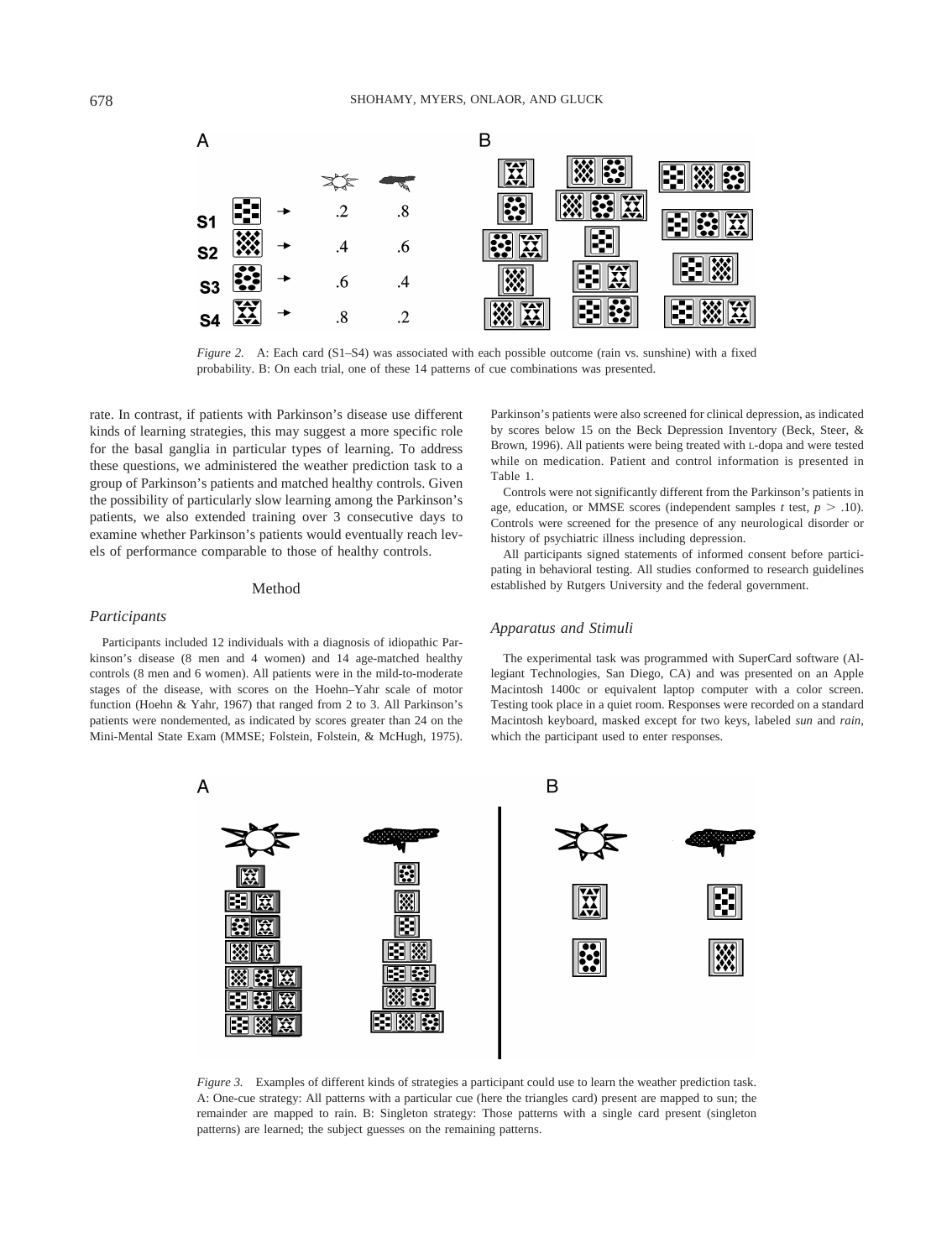| Group                   | Age                              | Education                        | <b>MMSE</b>                      | Hoehn-Yahr    | Disease duration |
|-------------------------|----------------------------------|----------------------------------|----------------------------------|---------------|------------------|
| Parkinson's<br>Controls | $59.5 \pm 3.3$<br>$65.1 \pm 2.8$ | $16.4 \pm 1.4$<br>$16.3 \pm 2.1$ | $29.0 \pm 0.7$<br>$29.0 \pm 0.7$ | $2.5 \pm 0.2$ | $9.8 + 5.2$      |

Table 1 *Participant Information for Parkinson's Patients and Controls*

*Note.* Age, education, and disease duration are shown in years. Hoehn-Yahr is a rating of motor function. MMSE = Mini-Mental State Examination.

The stimuli consisted of four tarot cards, each with a different geometric shape (circle, square, triangle, diamond), presented in black and white. On each trial, between one and three cards were presented in the center of the screen. A vertical score bar was presented at the right of the screen.

Participants were required to learn which of two outcomes was predicted by each combination of cards (Figure 1). Each card was independently associated with each outcome with a fixed probability, and the two outcomes occurred equally often. Table 2 shows the probability of Outcome 1 (sun) given each possible combination of cards and the frequency with which each combination was presented within one block of 200 trials. The probability with which each card predicts each outcome is obtained by calculating the probability of that outcome given that the card is present, P(outcome|card), divided by the total probability that the card would occur regardless of the outcome, P(card). For example, as one can calculate from Table 2, Card 1 is present in seven patterns (H–N). Because Patterns H–N occur on 100 trials, 20 of which are associated with sun,  $P(\text{sun}| \text{card } 1)$  =  $20 \div 100 = 0.2$ . Similarly, Cards 2-4 are associated with sun with probabilities of 0.4, 0.6, and 0.8, respectively. Note that the two outcomes occur with equal probability throughout the block of 200 trials, and that each individual card is likewise present on exactly half of all trials.

#### *Procedure*

The participant was seated at a comfortable viewing distance from the computer screen. Instructions appeared on the computer screen, as previously described (e.g., Knowlton et al., 1994, Experiment 1). Briefly, the instructions stated that the participant was to learn to predict the weather (sun or rain) on the basis of the tarot cards; for each day, between one and three cards would be dealt, and the participant should enter a prediction by pressing the keyboard key labeled *sun* or *rain*. Participants were told that at first they would have to guess but that they would gradually improve their performance. Participants were not given any explicit information about the probabilistic nature of the stimulus–outcome relations.

At the start of each trial, cards appeared at the center of the screen and the participant was requested to respond. The computer recorded the participant's response. The actual weather was then revealed by a sun or rain cloud icon that appeared above the cards. If the participant's response matched the weather, a "smiley face" icon appeared and the score bar increased; if the participant's response did not match the weather, or if no response had been made, a "frown face" icon appeared and the score bar decreased. In addition, there was auditory feedback in the form of a high tone on match trials and a low tone on nonmatch trials. If the subject did not respond within 2 s, an "Answer Now!" prompt appeared. If the subject did not respond within the next 3 s, the trial was terminated and the weather was shown.

Each training session consisted of 200 trials. Testing took place in three 200-trial sessions, on 3 consecutive days. After testing on the last day was completed, participants were debriefed.

# *Data Analysis*

On each trial, the computer recorded the pattern, the participant's response, and the actual weather.

In a probabilistic categorization task, the optimal response is one in which the participant responds to each combination of cues by predicting the outcome that is, on average, most often associated with that combination. For example, because Pattern A occurs on 19 trials, 17 times associated with sun and 2 times associated with rain (Table 2), the optimal

| Pattern | Cue |          |          |   |               |                                   |            |
|---------|-----|----------|----------|---|---------------|-----------------------------------|------------|
|         |     |          | 3        | 4 | $P$ (pattern) | Frequency<br>(no. per 200 trials) | P(outcome) |
| А       |     |          | $\Omega$ |   | 0.095         | 19                                | 0.89       |
| B       | 0   |          |          |   | 0.045         |                                   | 0.78       |
| ⌒       | 0   | $\theta$ |          |   | 0.130         | 26                                | 0.92       |
| D       | 0   |          | 0        | 0 | 0.045         | Q                                 | 0.22       |
| E       |     |          | $\Omega$ |   | 0.060         | 12                                | 0.83       |
| E       |     |          |          |   | 0.030         | 6                                 | 0.50       |

Table 2 *Probability Structure of the Weather Prediction Task*

*Note.* On any trial, 1 of 14 possible combinations of four cues could appear with the probability indicated: P(pattern). Each combination of cues predicted one outcome with the probability P(outcome) shown above and predicted the other outcome with a probability of  $1 - P$ (outcome).

G 0 1 1 1 0.095 19 0.89 H 1 0 0 0 0.095 19 0.11 I 1 0 0 1 0.030 6 0.50 J 1 0 1 0 0.060 12 0.17 K 1 0 1 1 0.045 9 0.55 L 1 1 0 0 0.130 26 0.08 M 1 1 0 1 0.045 9 0.44 N 1 1 1 0 0.095 19 0.11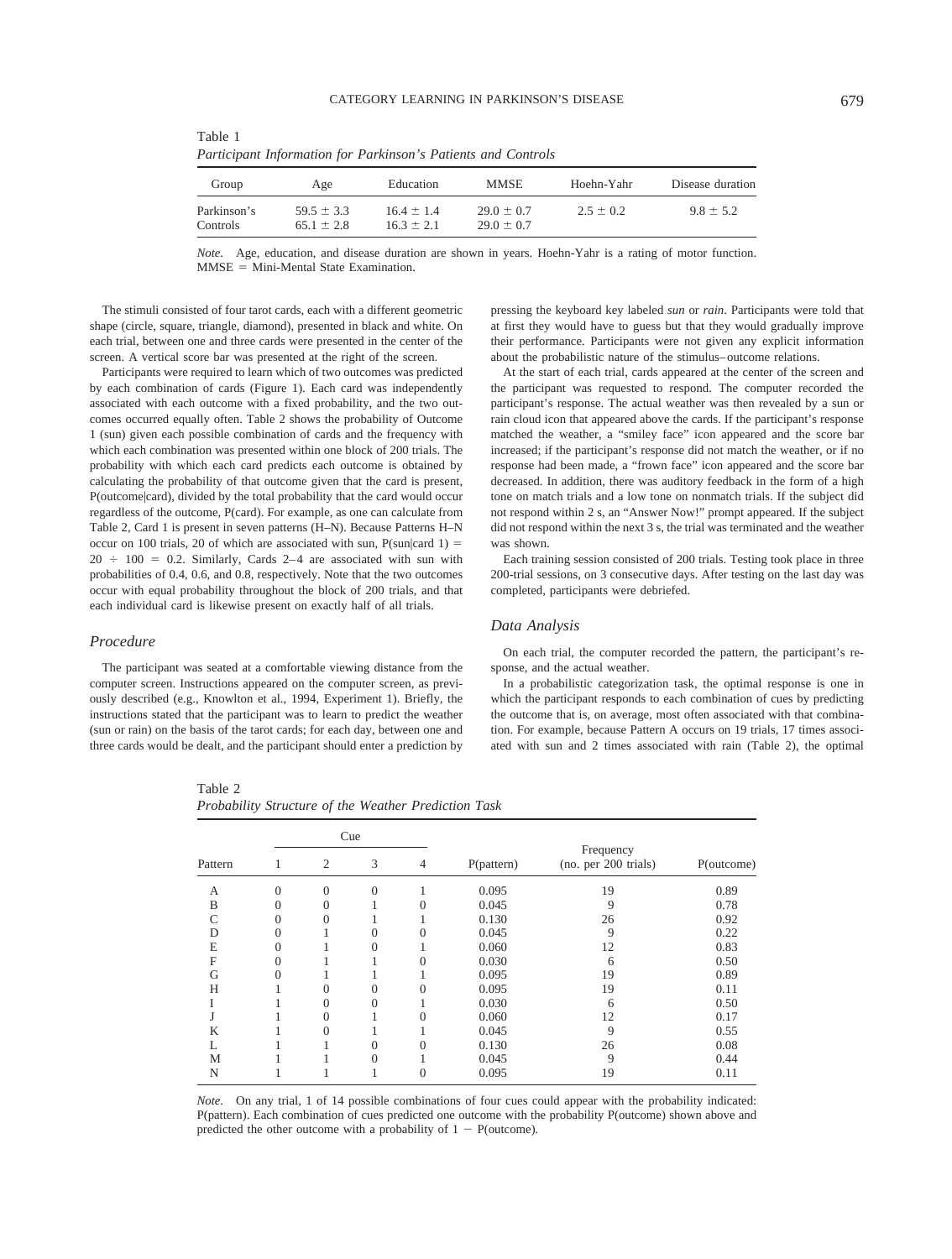response to Pattern A is "sun," even though on a few trials, the actual outcome will be rain. Following earlier studies by Knowlton et al. (1994) and others, we accordingly defined a correct response as one that obeyed this optimal response rule, regardless of the actual outcome (i.e., whether the participant accurately predicted the weather). Note that there is no optimal response defined for Patterns F and I, which are equally often associated with each outcome. Percent correct scores were analyzed by 200-trial blocks across the 3 days of testing; following Knowlton et al. (1994), we also analyzed performance in blocks of 10 trials each for the first 50 trials of Day 1.

# *Strategy Analysis*

To investigate response strategies, for each session of 200 training trials, we generated model response profiles based on how "ideal" participants would respond on each trial if they had been following each strategy: multicue, one-cue, or singleton. For each participant, we then calculated the degree to which each "ideal" mathematical model fit the participant's data, using a least mean square measure, with 0.0 indicating a perfect fit. Comparing across all strategies examined, the model that most closely approximated a participant's individual response profile was defined as the *best fit model* for that participant. Because some participants may not be well fit by any predefined model, we excluded strategy analysis data from any participant who was not fit by any model within a tolerance of 0.1. Full details and mathematical equations can be found in Gluck et al. (2002).

As described above, we considered the following three classes of learning strategies:

1. *Multicue strategy*: Under this strategy, a participant should respond to each pattern of cues with the outcome most often associated with that pattern. This involves attending to the entire pattern (i.e., all cues) present on each trial. A participant reliably following this strategy would be scored as making 100% correct responses over the course of the experiment.

2. *One-cue strategy*: Using this strategy, a participant should respond to each pattern on the basis of the presence or absence of a single card, disregarding the other cards. For example, a participant might respond "rain" whenever Card 1 is present and "sun" otherwise, regardless of what other cards are present. A participant reliably following this strategy should generate 90% correct responses. (Card 4, which predicts sun with high accuracy, could also be used to generate 90% correct responses. Cards 2 or 3, which are associated less reliably with the two outcomes, could each be used to generate 67% correct responses.)

3. *Singleton strategy*: In this strategy, a participant should learn the outcomes associated with those patterns in which only a single card appears. For example, a participant would learn that Cards 1 and 2 each reliably predict rain, whereas Cards 3 and 4 reliably predict sun. Because Patterns A, B, D, and H occur with such high frequency during the experiment (accounting for 28% of all trials), a participant responding correctly to these patterns and randomly to the remaining patterns could achieve up to 64% correct over the course of the experiment.

To determine whether the distribution of best fit strategies differed between control and Parkinson's groups, and whether best fit strategies changed across days, we conducted a  $2 \times 3 \times 3$  log–linear chi-square analysis for three variables (Group  $\times$  Day  $\times$  Strategy).

### Results

# *Overall Classification Performance*

Figure 4 shows classification performance for Parkinson's patients and controls, over 3 days of testing (200 trials per day). A repeated measures analysis of variance (ANOVA; Day  $\times$  Group) revealed that both groups improved significantly across the 3 days of testing, as evidenced by a significant main effect of days, *F*(2,  $(48) = 125.8, p < .01$ ; however, the Parkinson's patients were



*Figure 4.* Classification performance over 3 days of training. Error bars indicate *SEM*.

consistently impaired compared with the controls, as confirmed by a significant main effect of group,  $F(1, 24) = 4.9$ ,  $p < .05$ . There was no significant interaction between group and day,  $F(2, 48) =$ 1.3,  $p = 0.20$ . In addition, to test our a priori hypothesis that Parkinson's patients might improve with extensive training over 3 days, we conducted a separate repeated measures ANOVA on the Parkinson's data alone, revealing significant learning among the Parkinson's patient group over 3 days,  $F(2, 22) = 5.4$ ,  $p < .01$ .

Post hoc Tukey's analyses revealed that the Parkinson's deficit was related mainly to significant differences between the groups later in training, on Day 2 and Day 3 (both  $ps < .05$ ), but not on Day 1 ( $p > .50$ ). In addition, because previous reports have found group differences during the first 50 trials of Day 1, we performed a separate analysis of that period. In contrast to previous reports (Knowlton et al., 1996), we found no significant differences between the groups in the first 50 trials of Day 1: a repeated measures ANOVA (Block  $\times$  Group) found no significant effect of block,  $F(4, 96) = 1.7$ ,  $p = .10$ ; no main effect of group,  $F(1, 24) =$ 0.7,  $p = .40$ , nor any Group  $\times$  Block interaction,  $F(4, 96) = 0.4$ ,  $p = .80$ .

# *Learning Strategies*

Over all 3 days, 97% of the control data and 94% of the Parkinson's data were best fit within defined tolerance by one of the three strategies described above: multicue, one-cue, or singleton. Those data that did not fit within defined tolerance were excluded from further analysis (1 healthy control on Day 1, 1 Parkinson's patient on Day 1, and 1 Parkinson's patient on Day 2). Figure 5 shows the distribution of strategy models providing a best fit to data from the control and Parkinson's groups, across the 3 days of testing.

Among controls, the singleton strategy (learning responses to single-card patterns) provided a best fit model for the majority of participants on Day 1. By Day 3, a large majority of control participants were best fit by an optimal multicue strategy, reliably responding to each pattern on the basis of the association of each of the four cues with its most probable outcome.

By contrast, although the Parkinson's group showed a generally similar strategy distribution on Day 1, with most participants' data best fit by a singleton strategy, there was relatively less evidence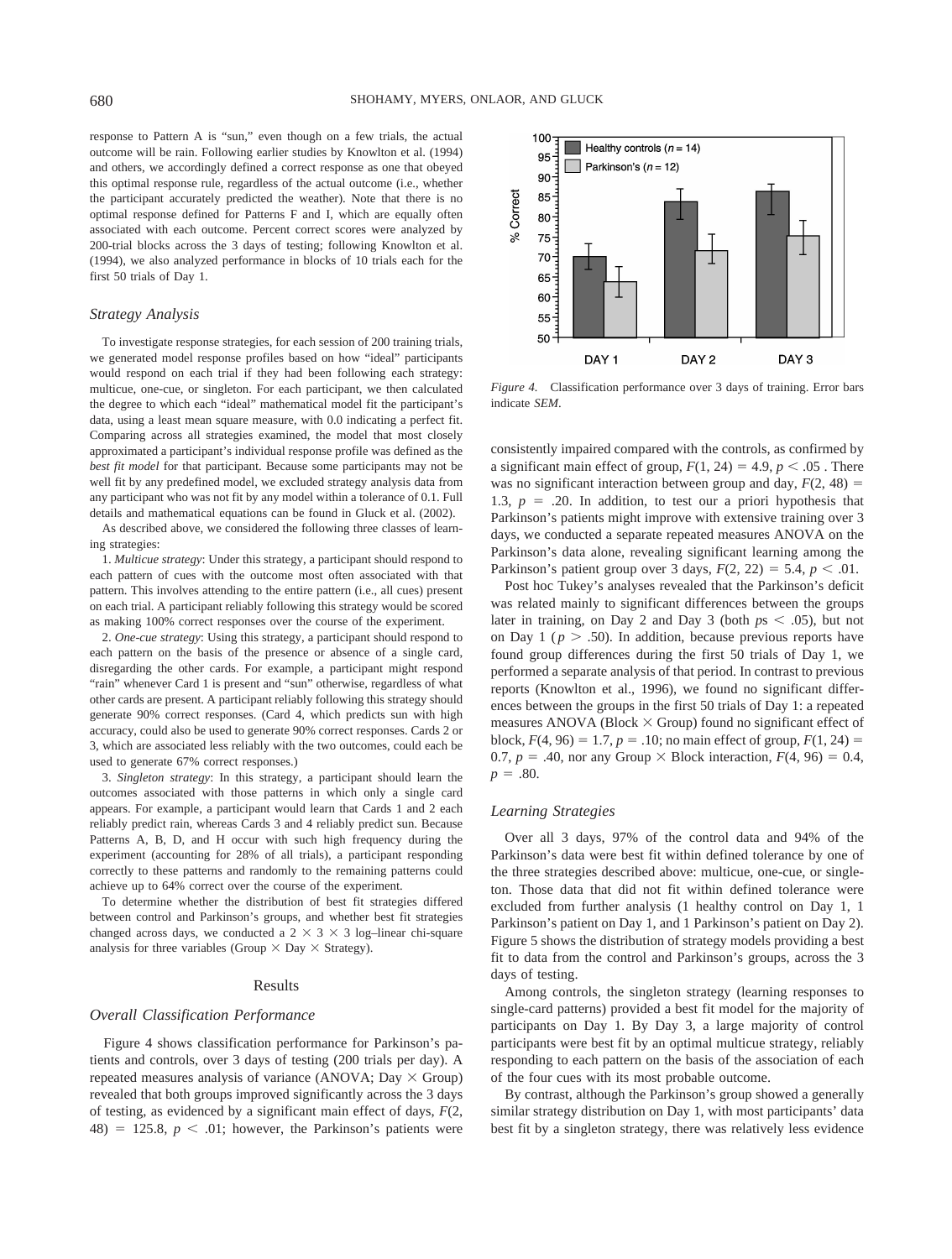

*Figure 5.* Learning strategies by day. A: Control data. B: Parkinson's data.

of a shift away from that strategy on Days 2 and 3, compared with controls. The majority of Parkinson's data was still best fit by a singleton strategy model on Days 2 and 3.

A chi-square three-way comparison of strategies by group across the 3 days (log-linear analysis for three variables, Strategy  $\times$  Day  $\times$  Group) revealed a significant interaction between these three variables,  $\chi^2(12, N = 75) = 32.70, p < .01$ . Pairwise contrasts with alpha corrected to .025 for multiple analyses confirmed that this interaction was due to a significant change in strategies among control participants across the 3 days: Day  $\times$ Strategy chi-square comparison in the control group,  $\chi^2(4, N =$  $41$ ) = 11.35,  $p < .03$ , whereas there was no such shift among the Parkinson's disease group,  $\chi^2(4, N = 34) = 2.15, p = .70$ .

A comparison of performance by strategy for the last day of testing (Day 3) is shown in Figure 6. As shown, within each group, those following a multicue strategy performed better than those following a singleton strategy. An ANOVA on Performance  $\times$ Group  $\times$  Strategy revealed a significant main effect of strategy,  $F(1, 19) = 60.7, p < .01$ , but there was no main effect of group nor a Group  $\times$  Strategy interaction (all  $ps > .10$ ). A very similar pattern of results was found for performance on Days 1 and 2, as well: Those participants following a multicue strategy significantly outperformed those following a singleton strategy, regardless of group: main effect of strategy, Day 1,  $F(1, 18) = 11.8, p < .01;$ Day 2,  $F(1, 18) = 17.0, p < .01$ ; no main effect of group nor a Group  $\times$  Strategy interaction (all  $ps > .10$ ). We conducted a separate analysis for those participants best fit by the singleton strategy, demonstrating that, as expected, their performance did not differ significantly from 64% correct, which is the theoretical maximum for that strategy: Parkinson's,  $t(6) = 0.74$ ,  $p > .10$ ; controls,  $t(1) = 0.05$ ,  $p > 0.10$  (although note that some subgroups in these analyses, e.g., control singleton on Day 3, consist of a small number of subjects).

To further explore the effect of trial type on learning, we examined performance of Parkinson's and controls separately for singleton trials versus multicue trials. An ANOVA examining performance by group (Parkinson's vs. controls) and trial type (singleton trial vs. multicue trial) revealed a significant main effect of group,  $F(1, 44) = 13.2, p < .01$ , and of trial type,  $F(1, 44) =$ 18.7,  $p \leq 0.01$ , as well as a significant Group  $\times$  Trial Type interaction,  $F(1, 44) = 5.6, p < .05$ . In confirmation of the results of the model-based strategy analyses, post hoc Tukey's analyses found that this interaction was due to significantly better performance among controls than among Parkinson's patients on the multicue trials ( $p < .01$ ), whereas there was no significant difference in performance between controls and Parkinson's patients on the singleton trials ( $p = .80$ ).

There were no obvious demographic differences (e.g., age, education, gender, or MMSE) in either group between those that did shift to the optimal multicue strategy and those that did not, nor were there any significant differences among the Parkinson's patients in terms of Hoehn–Yahr scores or disease duration and overall performance or strategy use (independent sample *t* tests, all  $ps > .50$ ).

# Discussion

The purpose of the present study was to gain a deeper understanding of the nature of the learning and memory impairments in Parkinson's disease by focusing on how individuals with Parkinson's disease learn, rather than just examining overall learning levels. Specifically, we sought to determine whether Parkinson's patients use learning strategies that are the same as those used by controls, or whether they use different kinds of learning strategies than controls, presumably because the strategies used by controls rely on basal ganglia function, which is disrupted in Parkinson's disease.

We found that Parkinson's patients were impaired at acquiring the multiple-cue–outcome associations that are required for learning this task in an optimal way. Most Parkinson's patients did not



*Figure 6.* Performance by strategy on Day 3.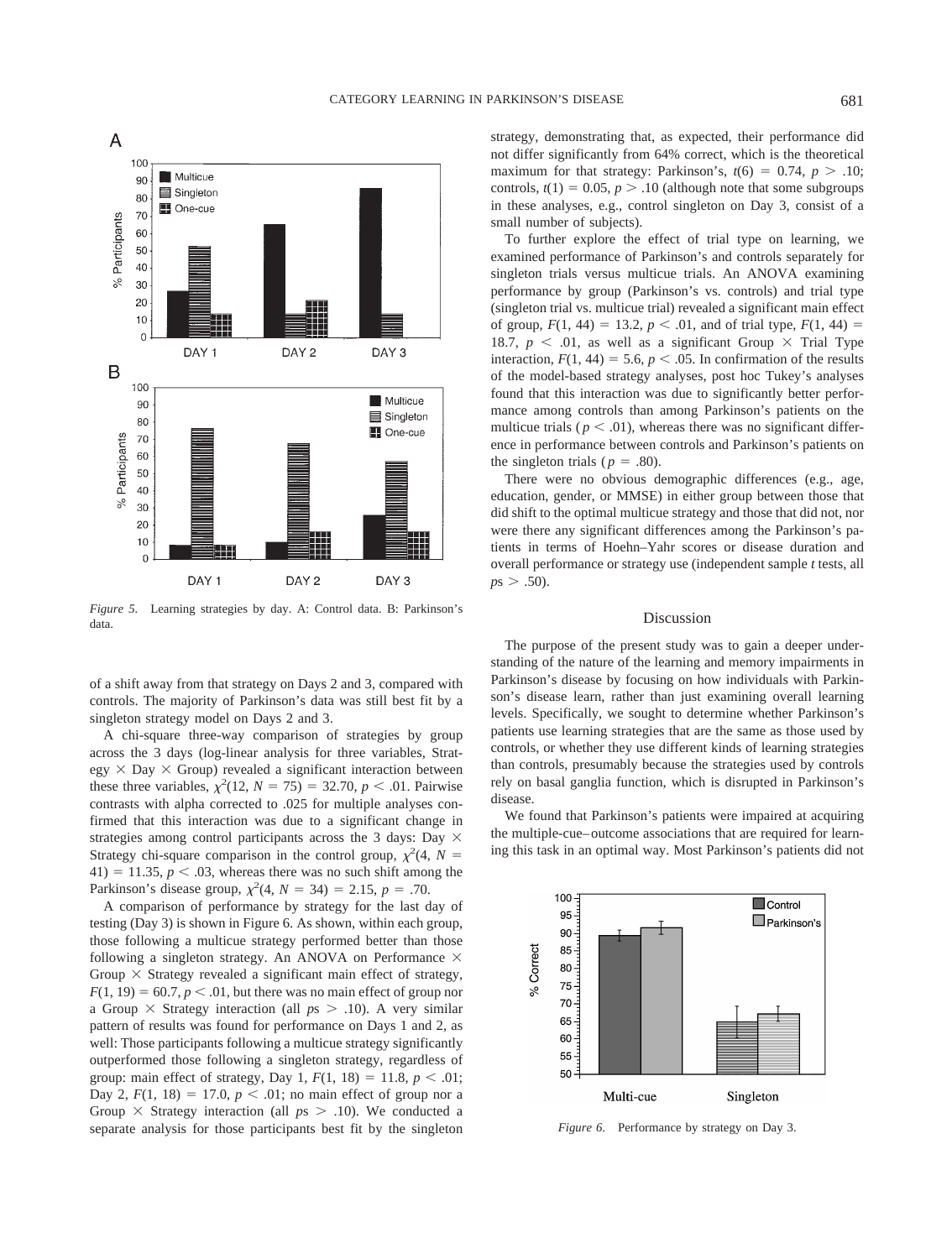learn to respond to each multicue stimulus according to the most usual outcome for that stimulus. Instead, Parkinson's patients used learning strategies that focus on single cues. These single-cue associations are also used by control participants early in training; however, whereas most control participants shifted to using the optimal multicue strategy later in training, most Parkinson's patients did not. It is important to note that those (few) Parkinson's patients who did shift to a multicue strategy were as accurate as controls (and, conversely, accuracy levels were similar among Parkinson's patients and those few controls who remained best fit by the singleton strategy). This suggests that when Parkinson's patients are able to learn the multicue–outcome associations, they are as accurate as controls in using that strategy; however, most Parkinson's patients do not shift to the optimal multicue–outcome strategy.

These findings are also reflected in the overall performance of the two groups. We found no difference between the control and the Parkinson's groups on the 1st day of testing, but we found that controls outperformed the patients on the 2nd and 3rd days. The finding that Parkinson's patient performance improved throughout training suggests that although they rely on singleton associations, they are nevertheless able to show significant learning within those constraints.

Clearly, the strategy analyses reported here provide only a preliminary assessment of participants' behavior and do not provide an exhaustive examination of all possible strategies used by each participant during learning. Similarly, changes in strategy fit do not necessarily reflect a conscious decision on the part of the participant; a previous study found that healthy controls are generally unable to verbalize their strategies well, or to declare exactly when they shift strategies (Gluck et al., 2002). This shifting most likely occurs gradually over several trials as a participant learns to perform better on different kinds of trials, allowing a gradual shift toward using singleton information in the multicue patterns. Nonetheless, the different patterns of strategy fit between Parkinson's patients and controls suggest important differences in how Parkinson's and controls learn this task.

#### *The Basal Ganglia and Learning About Multicue Stimuli*

The finding that individuals with Parkinson's disease show little evidence of learning the multicue strategy suggests that this type of learning requires a cognitive function normally subserved by the basal ganglia–frontal loops that are impaired in Parkinson's disease.

One possible explanation of this finding is that Parkinson's patients have a deficit in learning to integrate responding across multiple stimulus–response associations. The singleton strategy is defined as learning cue–outcome associations for each of the four cues in the simplest cases, in which a single cue is presented and is associated with an outcome. The multicue strategy can be viewed as learning cue–outcome associations for each of the four singletons, but integrating the cue–outcome associations in order to respond in cases where the cues appear together. Thus, to the extent that controls learn to respond to multicue stimuli by integrating responses from single-cue stimuli, this would suggest that Parkinson's patients may be impaired at such integration.

This idea is consistent with the functional anatomy of the basal ganglia and its disruption in Parkinson's disease: The neostriatum receives highly convergent input from many cortical areas (Alexander et al., 1986; Wise, Murray, & Gerfen, 1996), suggesting a role in compressing or integrating information across multiple cues. The striatum is also modulated by dopamine input representing important stimulus-specific information (Horvitz, 2000; Schultz, 1998, 2002) that may be critical in modifying behavior during learning. Given the loss of these dopamine projections and the disruption of striatal function that occur in Parkinson's disease, it seems plausible that patients with Parkinson's disease may be specifically impaired on learning tasks that require feedback-based acquisition of associations between multiple cues and outcomes.

An alternative view of multicue learning could be that this strategy involves learning about multiple, separate patterns of cues (14), each processed as an individual configural pattern, as opposed to learning about 4 cues. If so, the impaired performance of the Parkinson's patients may reflect a working memory impairment (14 cues would involve heavier memory load than 4 cues), or an impairment in attending to or processing multiple cues. This would be consistent with the frontal disruption and related attentional and working memory deficits in Parkinson's disease (Kolb & Whishaw, 1995; Owen et al., 1997; Owen, Beksinska, et al., 1993; Owen, Roberts, et al., 1993; Taylor et al., 1986). However, recent evidence suggests that although Parkinson's patients are impaired at selective attention (attending to a single dimension), they are less impaired at attentional integration, which would presumably be necessary if subjects were indeed treating each of the 14 stimulus patterns as configural cues (Ashby, Noble, Filoteo, Waldron, & Ell, 2003). Furthermore, this kind of configural learning is more often associated with the hippocampal-region structures that are impaired in medial temporal amnesia but spared in Parkinson's disease (e.g., Rudy & Sutherland, 1989). Therefore, this explanation seems less consistent with the cognitive deficits and the neuropathology of Parkinson's disease.

# *Learning Versus Shifting*

An alternate explanation of the present findings is that Parkinson's patients are not specifically impaired at learning the multicue strategy, but are selectively impaired at shifting from one strategy to another. Thus, to the extent that the change in strategies in control participants reflects abandonment of one strategy in favor of a (more successful) new strategy, the present findings may be explained by a selective impairment in shifting strategies among the Parkinson's patients. This idea is consistent with other evidence of shifting deficits in Parkinson's disease. A number of studies suggest that Parkinson's patients are impaired at adjusting performance to reflect altered task demands (Owen, Beksinska, et al., 1993; Ravizza & Ivry, 2001; Taylor et al., 1986). Although in the weather prediction task there is no explicit shift in task demands that requires shifting attention between rules or between stimuli, the nature of the task is such that the category structure cannot be deduced until a large number of trials are experienced. Thus, to the extent that control participants shift between possible strategies on the basis of trial-by-trial feedback, in an attempt to improve their performance, it is possible that some form of a shifting deficit may also account for, or contribute to, the Parkinson's patients' impaired performance on this task.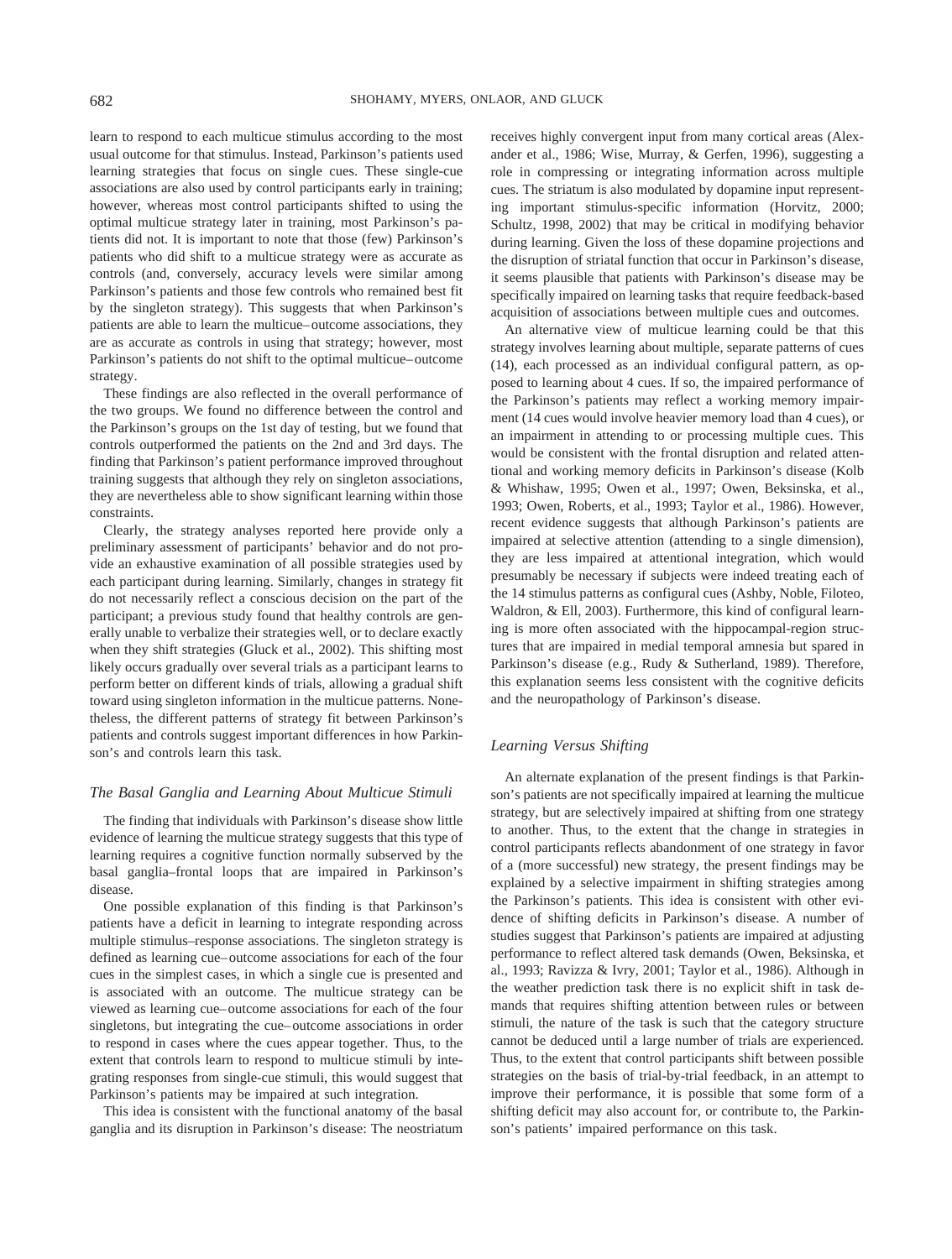# CATEGORY LEARNING IN PARKINSON'S DISEASE 683

# *Early Versus Late Training Deficit*

In general, the finding that Parkinson's patients are impaired on this task is consistent with previous findings (Knowlton et al., 1996). However, that study concluded that Parkinson's patients were impaired early in training (first 50 trials) but not later in training (Trials 50–150). The pattern of impairment we found appears to be the opposite: Parkinson's patients performed similar to controls in the first 50 trials, and in the entire first session (200 trials), and the Parkinson's-related deficit was revealed in the 2nd and 3rd day (Trials 201–600). However, because the patients in the Knowlton et al. (1996) study were only tested for a single session, the main difference between their results and the present results lies in the impaired early learning in the Knowlton et al. (1996) study, as opposed to the relatively spared early learning in the present study.

One possible reason for this discrepancy is that Knowlton et al. (1996) found the learning deficit to be most pronounced in patients with advanced Parkinson's disease, whereas the patients in the present study were all diagnosed with mild-to-moderate Parkinson's disease. Therefore, it may be that probabilistic category learning is only mildly disrupted early in the disease, but devastated later in the course of the disease. This would account for the fact that the patients in Knowlton et al.'s (1996) study were impaired overall during the single training session (although they did improve within that session), whereas the patients in the present study showed no significant impairment during the first training session.

This distinction may be important given that the disease course progressively affects different brain circuits and cognitive function (Agid et al., 1993; Kish, Shannak, & Hornykiewicz, 1988; Owen, Beksinksa, et al., 1993; Owen et al., 1992, 1997). In the early stages of the disease, approximately 80% of dopaminergic cells projecting to the striatum, mostly in projections to the dorsal striatum, are already devastated when a patient first begins to show motor deficits (Agid et al., 1987; Damier, Hirsch, Agid, & Graybiel, 1999; Pakkenberg, Moller, Gundersen, Mouritzen, & Pakkenberg, 1991). Therefore, patients with mild versus advanced Parkinson's disease both have extensive dopamine depletion in these regions. However, as the disease progresses, there are changes in the degree and topography of dopamine cell loss: Later in the disease, damage progresses from the putamen and the dorsal caudate nucleus to more ventral parts of the striatum, and beyond the basal ganglia to the mesocorticolimbic dopamine system (Agid et al., 1993; Damier et al., 1999). This raises the possibility that the differences in performance between our patients and Knowlton et al.'s (1996) more advanced patients may be attributed to the difference in the extent of dopamine depletion in particular striatofrontal circuits, or in mesocorticolimbic dopamine projections. Future studies directly comparing mild versus advanced Parkinson's patients on the probabilistic classification task will be instrumental in clarifying whether disease progression does in fact account for the disparity between these studies.

The present findings are also generally consistent with data and models emerging from the work of Ashby, Filoteo, Maddox, and colleagues emphasizing the role of the striatum in particular aspects of categorization (Ashby, Alfonso-Reese, Turken, & Waldron, 1998; Ashby et al., 2003; Filoteo & Maddox, 1999; Filoteo, Maddox, & Davis, 2001; Maddox & Filoteo, 2001). For example, these studies found that Parkinson's patients are particularly impaired at learning and applying nonlinear (as opposed to linear) categorization rules (Maddox & Filoteo, 2001). To the extent that nonlinear rule learning involves integration of stimulus dimensions, this finding is consistent with the present findings of a deficit among Parkinson's patients in learning to integrate multiple cues. A more recent study, however, found that Parkinson's patients were impaired relative to controls on a test where optimal performance required the use of a single stimulus cue, whereas they were intact on a test requiring responding to stimuli for which the rule was based on integration of multiple stimulus components (Ashby et al., 2003). Although this finding may appear to be inconsistent with the present findings regarding the role of the basal ganglia in integrating responses across multiple cues, it is important to emphasize that there may be critical differences in the kind of integration required in the different experiments. The experiment used in the Ashby et al. (2003) study requires perceptual/attentional integration of multiple stimulus dimensions, in which a subject cannot respond correctly on the basis of only a single dimension, and in which the dimensions are not easily separable at the perceptual level. Thus, the Ashby et al. results suggest that Parkinson's patients show intact attentional integration. By contrast, in the present study, the different stimulus cues appeared as discrete and separate stimuli (cards with geometric shapes), such that participants could (and in fact did) learn to associate a distinct response to each of these separate components. Optimal performance required participants to integrate these stimulus–response associations when the multiple cues appeared together. Thus, it is this form of response integration, not stimulus integration, that the present study suggests may be impaired in Parkinson's patients. Future studies are necessary to further elucidate the selective contribution of the basal ganglia to attentional– perceptual aspects of cognition versus mapping of stimulus– response associations.

# *The Weather Prediction Task: Limitations and Future Directions*

It has generally been assumed, because of the probabilistic nature of the weather prediction task, that learning about this task involves incremental acquisition of associations between the four cues and the outcomes. Indeed, because the optimal response to any combination of cards can only be known by observation across several trials, incremental learning would be the most effective way to master this task. On the basis of this assumption, degraded performance on this task has often been taken as evidence for a specific deficit in procedural learning.

The current results suggest that different individuals may approach this task by using a variety of strategies, and that significant learning can be achieved even by individuals who appear to be following a less than optimal strategy. In healthy individuals, multiple brain regions are presumably involved in learning this task, and various strategies may rely differentially on specific brain regions. For example, to the extent that incremental learning of associations between cues and outcomes relies on the type of processes that take place in the basal ganglia, basal ganglia activity would be expected to underlie learning the multicue strategy in this task. By contrast, to the extent that learning singleton and one-cue strategies depends on rule-based learning, and to the extent that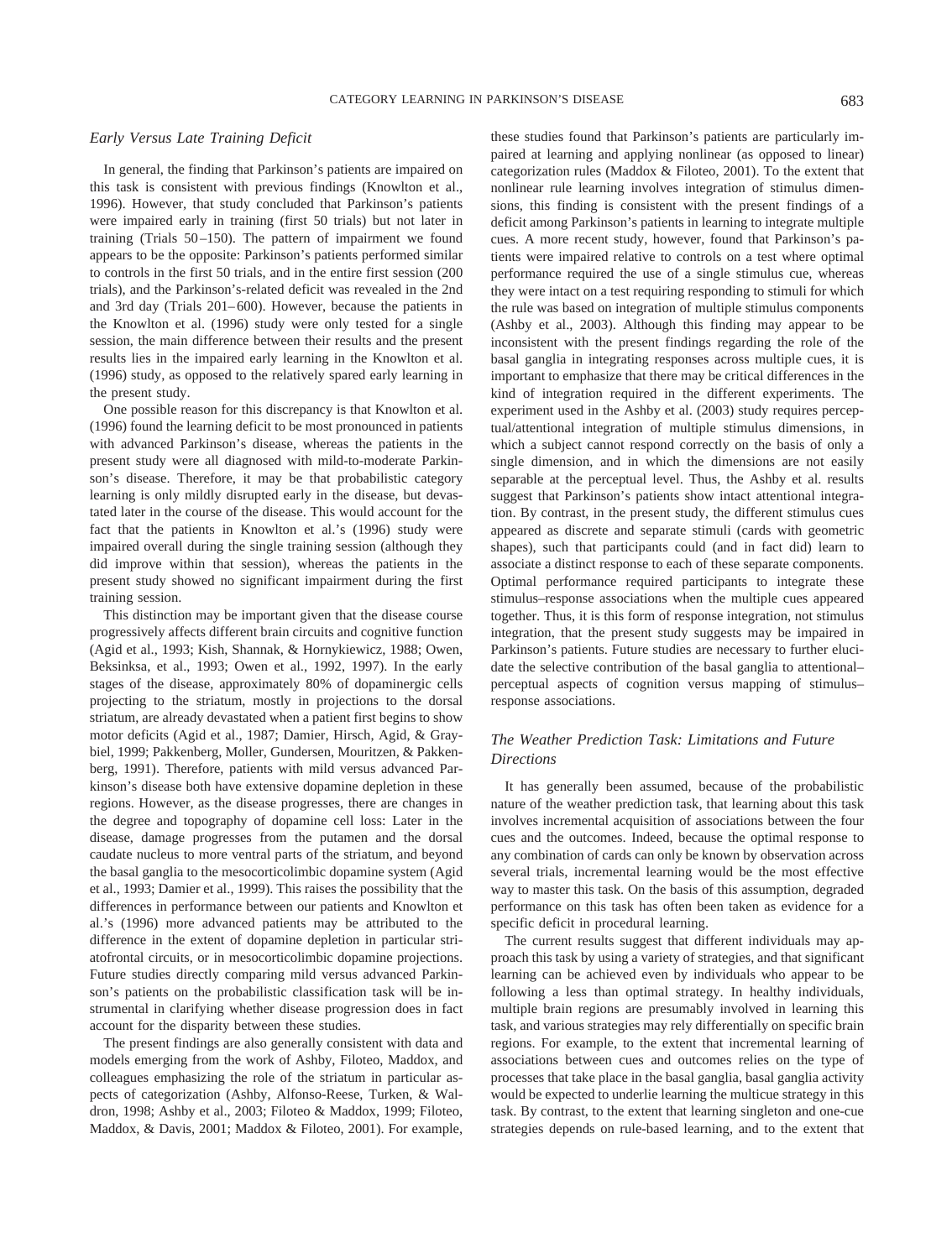this type of learning is dependent on the medial temporal lobe, one would expect that medial temporal lobe activity might be critical to learning these types of strategies. In fact, recent neuroimaging (fMRI) evidence has shown that, in healthy controls, learning the weather prediction task involves interacting activity in both the basal ganglia and the medial temporal lobe (Poldrack et al., 2001). One possible interpretation of these results is that the medial temporal lobes are involved early in learning (when participants might be investigating simple, easily verbalizable strategies), whereas basal ganglia involvement increases later in training (as subjects move to more optimal, less verbalizable strategies). This is consistent with current findings of a Parkinson's-related deficit later in training. It is interesting to note that the most easily verbalizable and highest payoff strategy is the one-cue strategy. We found little evidence of subjects engaging in the one-cue strategy in either group.

However, it is important to note that although certain strategies may appear to be more verbalizable than others, each strategy could, in fact, be learned through either implicit or explicit memory. For example, although the one-cue strategy could be learned by memorizing a rule ("press *sun* every time you see a square"), it could also be learned by incremental acquisition of associations between the cue and the outcomes. Similarly, although the complex multicue strategy may be more amenable to incremental, implicit learning, it is potentially possible that a participant would instead memorize the outcome associated with each pattern. Therefore, the present data remain noncommittal as to whether a particular strategy relies on implicit or explicit learning systems.

Future studies comparing learning strategies among other groups of brain-damaged populations will allow further insight into the extent to which a particular strategy may rely on particular brain regions. For example, data from individuals with amnesia caused by hypoxia-induced hippocampal atrophy suggest that although such individuals are impaired at learning this task, they show a different pattern of impairment compared to individuals with Parkinson's disease (Hopkins, Myers, Shohamy, Grossman, & Gluck, 2004). Future studies with other brain-damaged populations will also be critical to examine whether the tendency to rely on the singleton strategy is unique to Parkinson's patients, or is also seen in patients with other kinds of brain damage. In addition, imaging studies will be most useful for exploring the brain regions involved during different learning strategies among healthy controls.

It is worth noting that the present findings suggest the possibility that with even further extended training, individuals with Parkinson's disease might eventually show a shift toward using the optimal multicue strategy. Clearly, this possibility is difficult to test with patients, and remains to be explored with computational models or animal studies, which can be run more freely for longer training sessions.

Finally, Parkinson's disease is treated with L-dopa, which increases brain levels of dopamine and alleviates many of the motor symptoms. The effect of L-dopa on cognition is not well known, and studies have led to inconsistent results, with L-dopa sometimes helping cognitive function, sometimes having no effect, and sometimes impairing cognitive function. In the present study, all Parkinson's patients were tested while taking dopaminergic medication (L-dopa). Future studies are necessary to determine the extent to which L-dopa may affect probabilistic category learning in Parkinson's patients.

#### *Conclusions*

There has been a recent surge of evidence documenting the role of the basal ganglia in learning and memory. These studies have generally focused on whether patients are impaired or spared at learning, usually by measuring learning speed or by measuring performance levels after a fixed number of trials. A fundamental question here is whether the basal ganglia are themselves specifically responsible for particular forms of cognitive processing, as opposed to merely modulating cognitive processes elsewhere. This question has been posed in the realm of motor function (for discussion of this debate in the context of motor behavior, see Graybiel & Kimura, 1994). In the present study, we attempted to address this question in the cognitive domain by focusing on how patients with Parkinson's disease learn. We found that a previously documented learning deficit on a probabilistic category learning task is associated with Parkinson's patients' failure to learn the optimal learning strategy for this task. An open question remains as to whether this impairment is due to a learning deficit per se, or whether it is due to a shifting deficit.

# References

- Agid, Y., Javoy-Agid, F., & Ruberg, M. (1987). Biochemistry of neurotransmitters in Parkinson's disease. *Movement Disorders, 2,* 166–230.
- Agid, Y., Ruberg, M., Javoy-Agid, F., Hirsch, E., Raisman-Vozari, R., Vyas, S., et al. (1993). Are dopaminergic neurons selectively vulnerable to Parkinson's disease? *Advances in Neurology, 60,* 148–164.
- Alexander, G. E., DeLong, M. R., & Strick, P. L. (1986). Parallel organization of functionally segregated circuits linking basal ganglia and cortex. *Annual Review of Neuroscience, 9,* 357–381.
- Ashby, F. G., Alfonso-Reese, L. A., Turken, U., & Waldron, E. M. (1998). A neuropsychological theory of multiple memory systems in category learning. *Psychological Review, 105,* 442–481.
- Ashby, F. G., Noble, S., Filoteo, J. V., Waldron, E. M., & Ell, S. W. (2003). Category learning deficits in Parkinson's disease. *Neuropsychology, 17,* 115–124.
- Beck, A. T., Steer, R. A., & Brown, G. K. (1996). *Manual for the Beck Depression Inventory*. San Antonio, TX: Psychological Corporation.
- Bondi, M. W., & Kaszniak, A. W. (1991). Implicit and explicit memory in Alzheimer's disease and Parkinson's disease. *Journal of Clinical and Experimental Neuropsychology, 13,* 339–358.
- Breen, E. K. (1993). Recall and recognition memory in Parkinson's disease. *Cortex, 29,* 91–102.
- Brown, R. G., Schneider, J. S., & Lidsky, T. I. (1997). Sensory and cognitive functions of the basal ganglia*. Current Opinion in Neurobiology, 7,* 157.
- Cooper, J. A., Sagar, H. J., Tidswell, P., & Jordan, N. (1994). Slowed central processing in simple and go/no-go reaction time tasks in Parkinson's disease. *Brain, 117,* 517–529.
- Damier, P., Hirsch, E. C., Agid, Y., & Graybiel, A. M. (1999). The substantia nigra of the human brain II. Patterns of loss of dopaminecontaining neurons in Parkinson's disease. *Brain, 122,* 1437–1448.
- Downes, J. J., Roberts, A. C., Sahakian, B. J., Evenden, J. L., Morris, R. G., & Robbins, T. W. (1989). Impaired extra dimensional shift performance in medicated and unmedicated Parkinson's disease: Evidence for a specific attentional dysfunction. *Neuropsychologia, 27,* 1329–1343.
- Eichenbaum, H. E., & Cohen, N. J. (2001). *From conditioning to conscious recollection: Memory systems of the brain*. New York: Oxford University Press.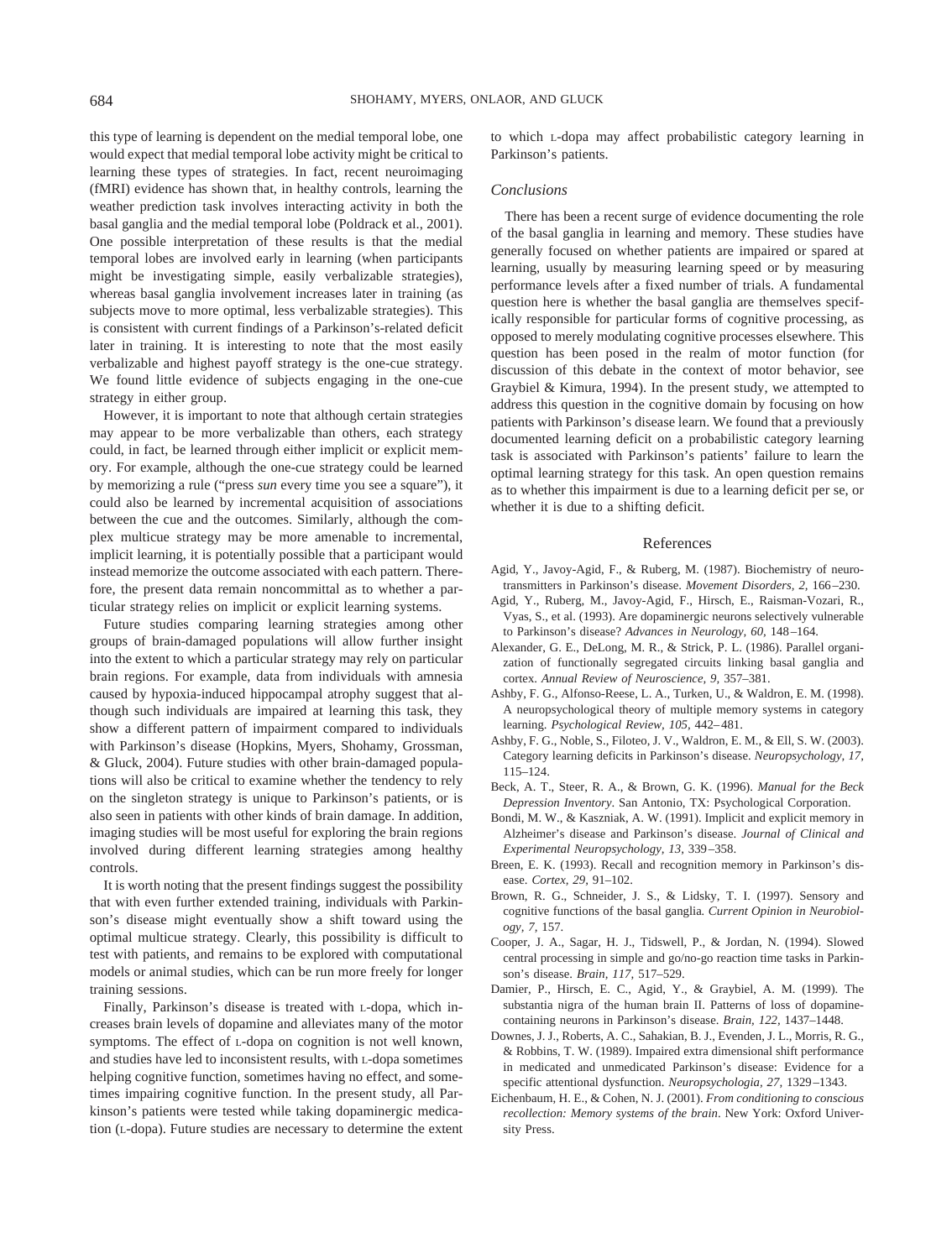- Filoteo, J. V., & Maddox, W. T. (1999). Quantitative modeling of visual attention processes in patients with Parkinson's disease: Effects of stimulus integrality on selective attention and dimensional integration. *Neuropsychology, 13,* 206–222.
- Filoteo, J. V., Maddox, W. T., & Davis, J. D. (2001). A possible role of the striatum in linear and nonlinear category learning: Evidence from patients with Huntington's disease. *Behavioral Neuroscience, 115,* 786– 798.
- Folstein, M., Folstein, S., & McHugh, P. (1975). "Mini-mental state": A practical method for grading the cognitive state of patients for the clinician. *Journal of Psychiatric Research, 12*(3), 189–198.
- Gabrieli, J. D. (1998). Cognitive neuroscience of human memory. *Annual Review of Psychology, 49,* 87–115.
- Gluck, M. A., & Bower, G. H. (1988). From conditioning to category learning: An adaptive network model. *Journal of Experimental Psychology: General, 117,* 227–247.
- Gluck, M. A., Shohamy, D., & Myers, C. E. (2002). How do people solve the "weather prediction" task?: Individual variability in strategies for probabilistic category learning*. Learning & Memory, 9,* 408–418.
- Gotham, A. M., Brown, R. G., & Marsden, C. D. (1988). 'Frontal' cognitive function in patients with Parkinson's disease 'on' and 'off' levodopa. *Brain, 111,* 299–321.
- Graybiel, A. (1995). The basal ganglia. *Trends in Neurosciences, 18*,  $60 - 62.$
- Graybiel, A. M., & Kimura, M. (1994). Adaptive neural networks in the basal ganglia. In J. C. Houk, J. L. Davis, & D. G. Beiser (Eds.), *Models of information processing in the basal ganglia* (pp. 103–116). Cambridge, MA: MIT Press.
- Harrington, D. L., Haaland, K. Y., Yeo, R. A., & Marder, E. (1990). Procedural memory in Parkinson's disease: Impaired motor but not visuoperceptual learning. *Journal of Clinical and Experimental Neuropsychology, 12,* 323–339.
- Heindel, W. C., Salmon, D. P., Shults, C. W., Walicke, P. A., & Butters, N. (1989). Neuropsychological evidence for multiple implicit memory systems: A comparison of Alzheimer's, Huntington's, and Parkinson's disease patients. *Journal of Neuroscience, 9,* 582–587.
- Hoehn, M. M., & Yahr, M. D. (1967). Parkinsonism: Onset, progression, and mortality. *Neurology, 17,* 427–442.
- Hopkins, R. O., Myers, C. E., Shohamy, D., Grossman, S., & Gluck, M. (2004). Impaired probabilistic category learning in hypoxic subjects with hippocampal damage. *Neuropsychologia, 42,* 524–535.
- Horvitz, J. C. (2000). Mesolimbocortical and nigrostriatal dopamine responses to salient non-reward events. *Neuroscience, 96,* 651–656.
- Jackson, J. M., Jackson, S. R., Harrison, J., Henderson, L., & Kennard, C. (1995). Serial reaction time learning and Parkinson's disease: Evidence for a procedural learning deficit. *Neuropsychologia, 33,* 577–593.
- Jog, M. S., Kubota, Y., Connoly, C. I., Hillegaart, V., & Graybiel, A. M. (1999, November 26). Building neural representations of habits. *Science, 286,* 1745–1749.
- Kesner, R. P., Bolland, B. L., & Dakis, M. (1993). Memory for spatial locations, motor responses, and objects: Triple dissociation among the hippocampus, caudate nucleus, and extrastriate visual cortex. *Experimental Brain Research, 93,* 462–470.
- Kim, J. J., & Baxter, M. F. (2001). Multiple brain memory systems: The whole does not equal the sum of its parts. *Trends in Neuroscience, 24,* 324–330.
- Kish, S. J., Shannak, K., & Hornykiewicz, O. (1988). Uneven pattern of dopamine loss in the striatum of patients with idiopathic Parkinson's disease. Pathophysiologic and clinical implications. *New England Journal of Medicine, 318,* 876–880.
- Knowlton, B. J., Mangels, J. A., & Squire, L. R. (1996, September 6). A neostriatal habit learning system in humans. *Science, 273,* 1399–1402.
- Knowlton, B. J., Squire, L. R., & Gluck, M. A. (1994). Probabilistic classification learning in amnesia. *Learning & Memory, 1,* 106–120.
- Koivisto, M., Portin, R., & Rinne, J. O. (1996). Perceptual priming in Alzheimer's and Parkinson's diseases. *Neuropsychologia, 34,* 449–457.
- Kolb, B., & Whishaw, I. Q. (1995). *Fundamentals of neuropsychology* (4th ed.). New York: Freeman.
- Lange, K. W., & Robbins, T. W. (1992). Fronto-striatal cognitive deficits at different stages of Parkinson's disease. *Brain, 11,* 1727–1751.
- Maddox, W. T., & Filoteo, J. V. (2001). Striatal contributions to category learning: Quantitative modeling of simple linear and complex nonlinear rule learning in patients with Parkinson's disease. *Journal of the International Neuropsychological Society, 7,* 710–727.
- McDonald, R. J., & White, N. M. (1993). A triple dissociation of memory systems: Hippocampus, amygdala, and dorsal striatum. *Behavioral Neuroscience, 107,* 3–22.
- Middleton, F. A., & Strick, P. L. (1994, October 21). Anatomical evidence for cerebellar and basal ganglia involvement in higher cognitive function. *Science, 266,* 458–461.
- Mishkin, M., Malamut, B., & Bachevalier, J. (1984). Memories and habits: Two neural systems. In G. Lynch, L. McGaugh, & N. M. Weinberger (Eds.), *Neurobiology of learning and memory* (pp. 65–77). New York: Guilford Press.
- Myers, C. E., Shohamy, D., Gluck, M. A., Grossman, S., Kluger, A., & Ferris, S. (2003). Dissociating hippocampal vs. basal ganglia contributions to memory using a two-phase test of learning and transfer. *Journal of Cognitive Neuroscience, 15*(2), 185–193.
- Owen, A. M., Beksinska, M., James, M., Leigh, P. N., Summers, B. A., Marsden, C. D., et al. (1993). Visuospatial memory deficits at different stages of Parkinson's disease. *Neuropsychologia, 31,* 627–644.
- Owen, A. M., Iddon, J. L., Hodges, J. R., Summers, B. A., & Robbins, T. W. (1997). Spatial and nonspatial working memory at different stages of Parkinson's disease. *Neuropsychologia, 35,* 519–532.
- Owen, A. M., James, M., Leigh, P. N., Summers, B. A., Marsden, C. D., Quinn, N. P., et al. (1992). Fronto-striatal cognitive deficits at different stages of Parkinson's disease. *Brain, 115,* 1727–1751.
- Owen, A. M., Roberts, A. C., Hodges, J. R., Summers, B. A., Polkey, C. E., & Birbaumer, N. (1993). Contrasting mechanisms of impaired attentional-shift in patients with frontal lobe damage or Parkinson's disease. *Brain, 116,* 1159–1175.
- Packard, M. G. (1999). Glutamate infused posttraining into the hippocampus or caudate-putamen differentially strengthens place and response learning. *Proceedings of the National Academy of Sciences, USA, 96,* 12881–12886.
- Packard, M. G., Hirsch, R., & White, N. M. (1989). Differential effects of fornix and caudate nucleus lesions on two radial maze tasks: Evidence for multiple memory systems. *Journal of Neuroscience, 9,* 1465–1472.
- Packard, M. G., & McGaugh, J. C. (1996). Inactivation of hippocampus or caudate nucleus with lidocaine differentially affects expression of place and response learning. *Neurobiology of Learning and Memory, 65,* 65–72.
- Pakkenberg, B., Moller, A., Gundersen, H. J., Mouritzen, D. A., & Pakkenberg, H. (1991). The absolute number of nerve cells in substantia nigra in normal subjects and in patients with Parkinson's disease estimated with an unbiased stereological method. *Journal of Neurology, Neurosurgery and Psychiatry, 54,* 30–33.
- Pascual-Leone, A., Grafman, J., Clark, K., Stewart, M., Massaquoi, S., Lou, J. S., & Hallett, M. (1993). Procedural learning in Parkinson's disease and cerebellar degeneration. *Annals of Neurology, 34,* 594–602.
- Pillon, B., Ertle, S., Deweer, B., Sarazin, M., Agid, Y., & Dubois, B. (1996). Memory for spatial location is affected in Parkinson's disease. *Neuropsychologia, 34,* 77–85.
- Poldrack, R. A., Clark, J., Pare-Blagoev, E. J., Shohamy, D., Creso Moyano, J., Myers, C., & Gluck, M. A. (2001, November 29). Interactive memory systems in the human brain. *Nature, 414,* 546–550.
- Poldrack, R. A., Prabhakaran, V., Seger, C. A., & Gabrieli, J. D. (1999).